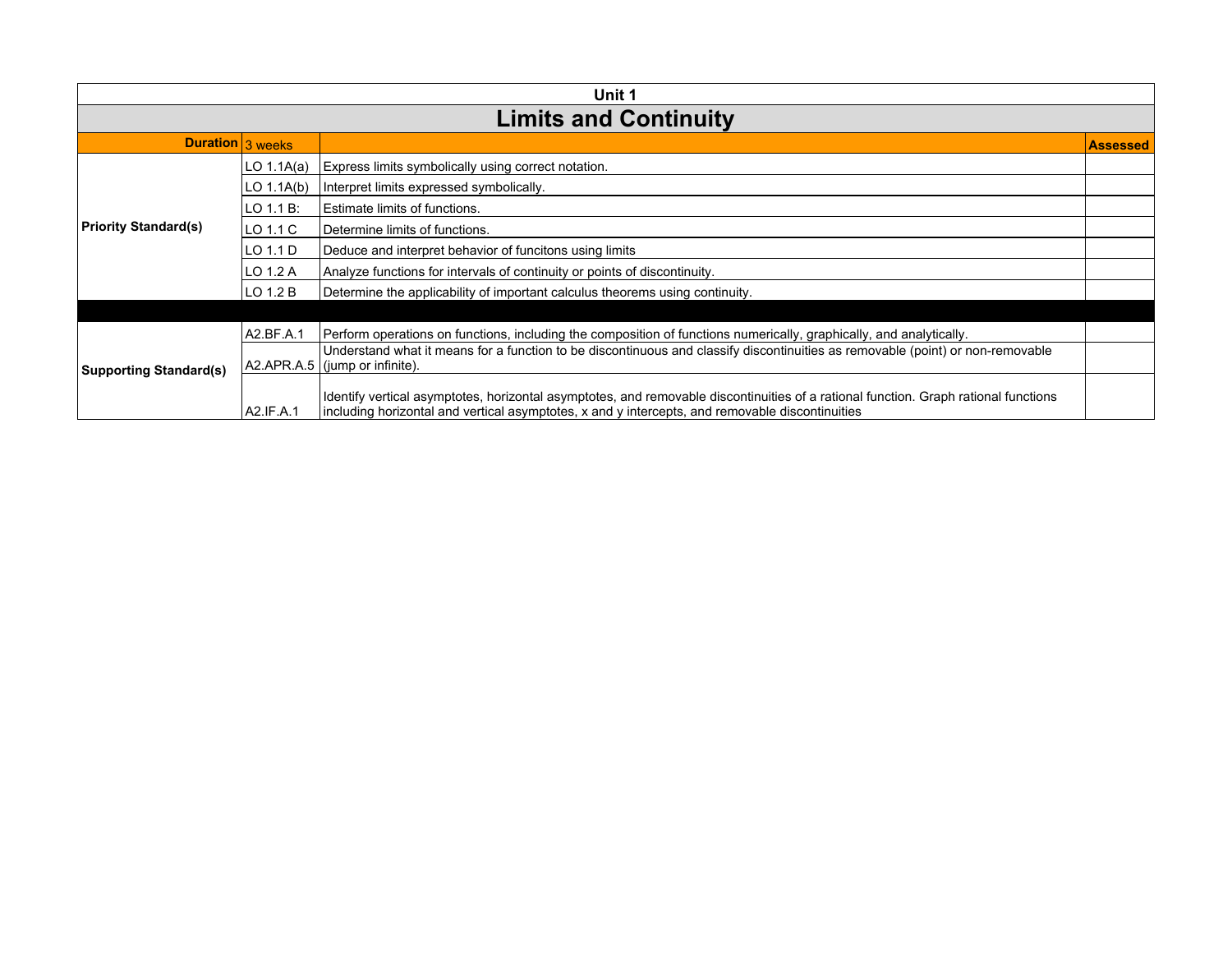| Unit 2                        |                    |                                                                                                                           |                 |  |
|-------------------------------|--------------------|---------------------------------------------------------------------------------------------------------------------------|-----------------|--|
| <b>Derivatives</b>            |                    |                                                                                                                           |                 |  |
|                               | Duration 4-6 weeks |                                                                                                                           | <b>Assessed</b> |  |
|                               | LO 2.1 A           | Identify the derivative of a function as the limit of a difference quotient                                               |                 |  |
|                               | ILO 2.1 B          | Estimate the derivative.                                                                                                  |                 |  |
|                               | LO 2.1 C           | Calculate derivatives.                                                                                                    |                 |  |
|                               | LO 2.1 D           | Determine higher order derivatives                                                                                        |                 |  |
| <b>Priority Standard(s)</b>   | LO 2.2 A           | Use derivatives to analyze properties of a function.                                                                      |                 |  |
|                               | LO 2.2 B           | Recognize the connection between differentiabilityand continuity.                                                         |                 |  |
|                               | LO 2.3 A           | Interpret the meaning of a derivative within a problem.                                                                   |                 |  |
|                               | LO 2.3 B           | Solve problems involving the slope of a tangent line.                                                                     |                 |  |
|                               | LO 2.3 C           | Solve problems involving related rates, optimization, rectilinear motion, (BC) and planar motion.                         |                 |  |
|                               |                    |                                                                                                                           |                 |  |
| <b>Supporting Standard(s)</b> |                    | Rewrite a radical function using rational exponents.                                                                      |                 |  |
|                               |                    | Factor polynomials and find the zeros of a polynomial function.                                                           |                 |  |
|                               |                    | Graph a rational function and determine characteristics such as vertical and horizontal asymptotes and x and y-intercepts |                 |  |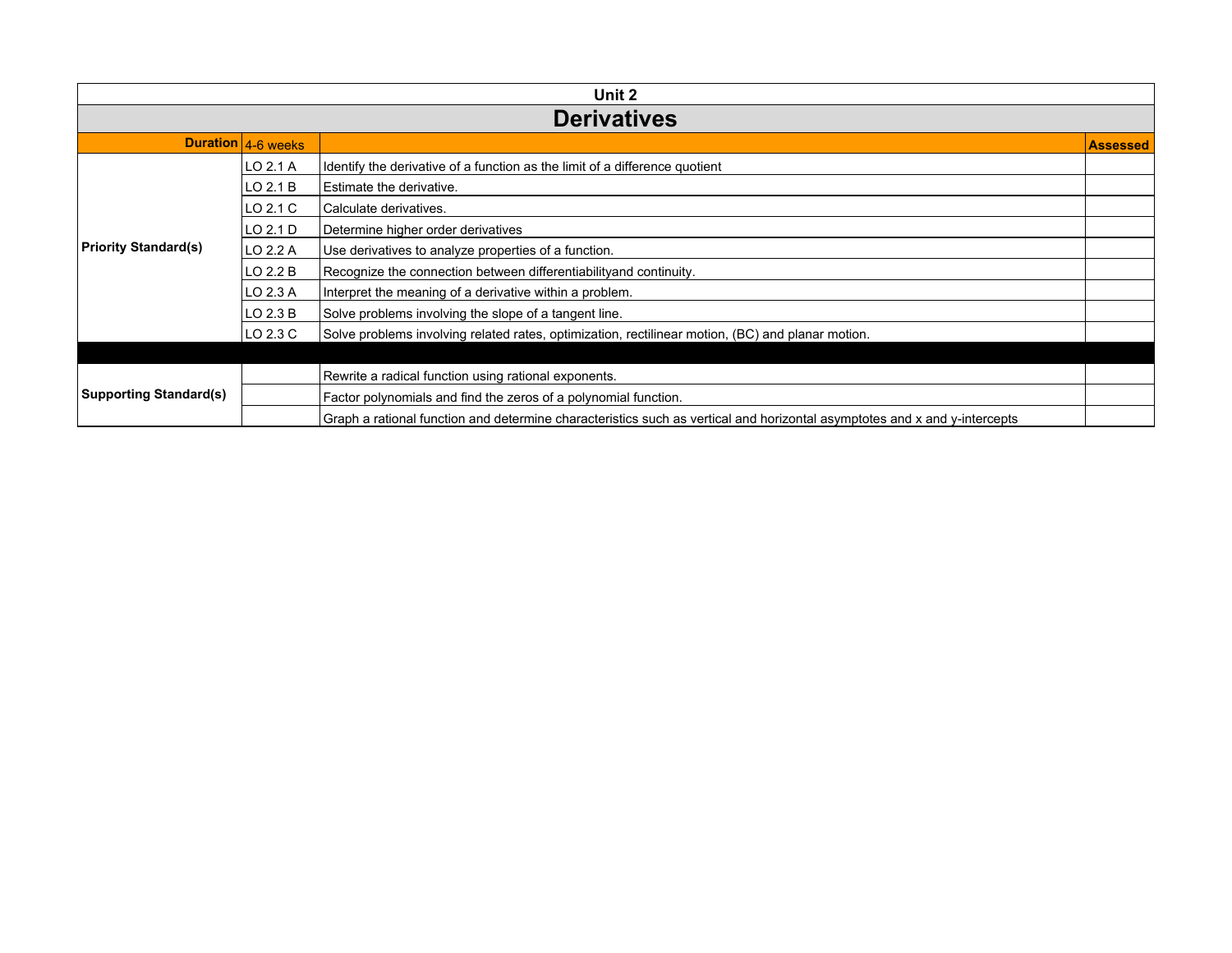| Unit 3                        |                  |                                                                                       |  |  |
|-------------------------------|------------------|---------------------------------------------------------------------------------------|--|--|
| <b>Existence Theorems</b>     |                  |                                                                                       |  |  |
|                               | Duration 2 weeks |                                                                                       |  |  |
| <b>Priority Standard(s)</b>   | LO 2.4A          | Apply the Mean Value Theorem to describe the behavior of a function over an interval. |  |  |
|                               |                  |                                                                                       |  |  |
| <b>Supporting Standard(s)</b> | LO 1.2 B         | Determine the applicability of important calculus theorems using continuity.          |  |  |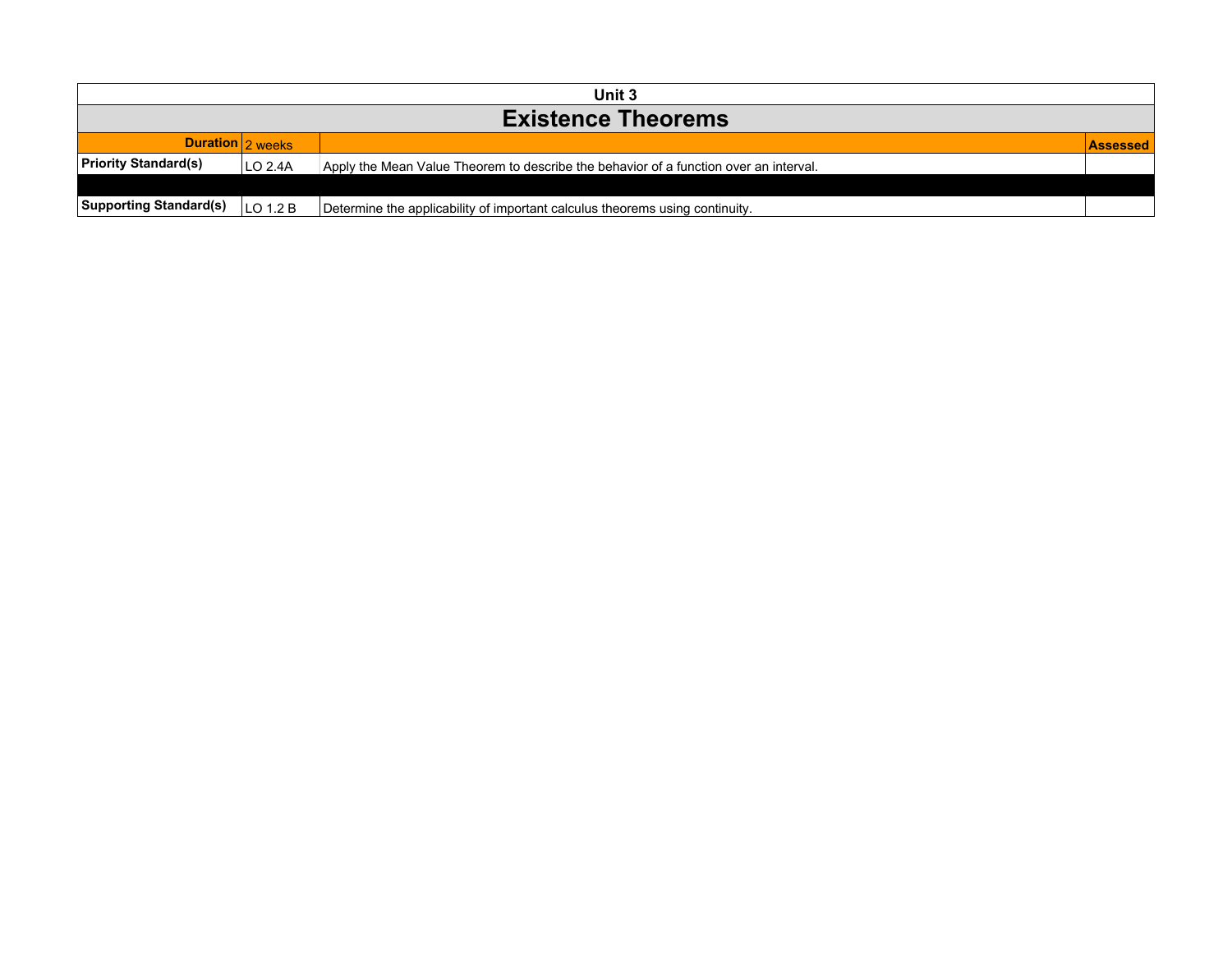| Unit 4                                        |          |                                                                              |                 |  |
|-----------------------------------------------|----------|------------------------------------------------------------------------------|-----------------|--|
| <b>Using Derivatives to Analyze Functions</b> |          |                                                                              |                 |  |
| Duration 3 weeks                              |          |                                                                              | <b>Assessed</b> |  |
| <b>Priority Standard(s)</b>                   | LO 1.1 C | Determine limits of functions. (L'Hospital's rule)                           |                 |  |
|                                               | LO 1.1 D | Deduce and interpret behavior of functions using limits.                     |                 |  |
|                                               | LO 1.2 B | Determine the applicability of important calculus theorems using continuity. |                 |  |
|                                               | LO 2.2 A | Use derivatives to analyze properties of a function.                         |                 |  |
|                                               |          |                                                                              |                 |  |
| <b>Supporting Standard(s)</b>                 | LO 1.1 C | Determine limits of functions.                                               |                 |  |
|                                               | LO 1.2 A | Analyze functions for intervals of continuity or points of discontinuity.    |                 |  |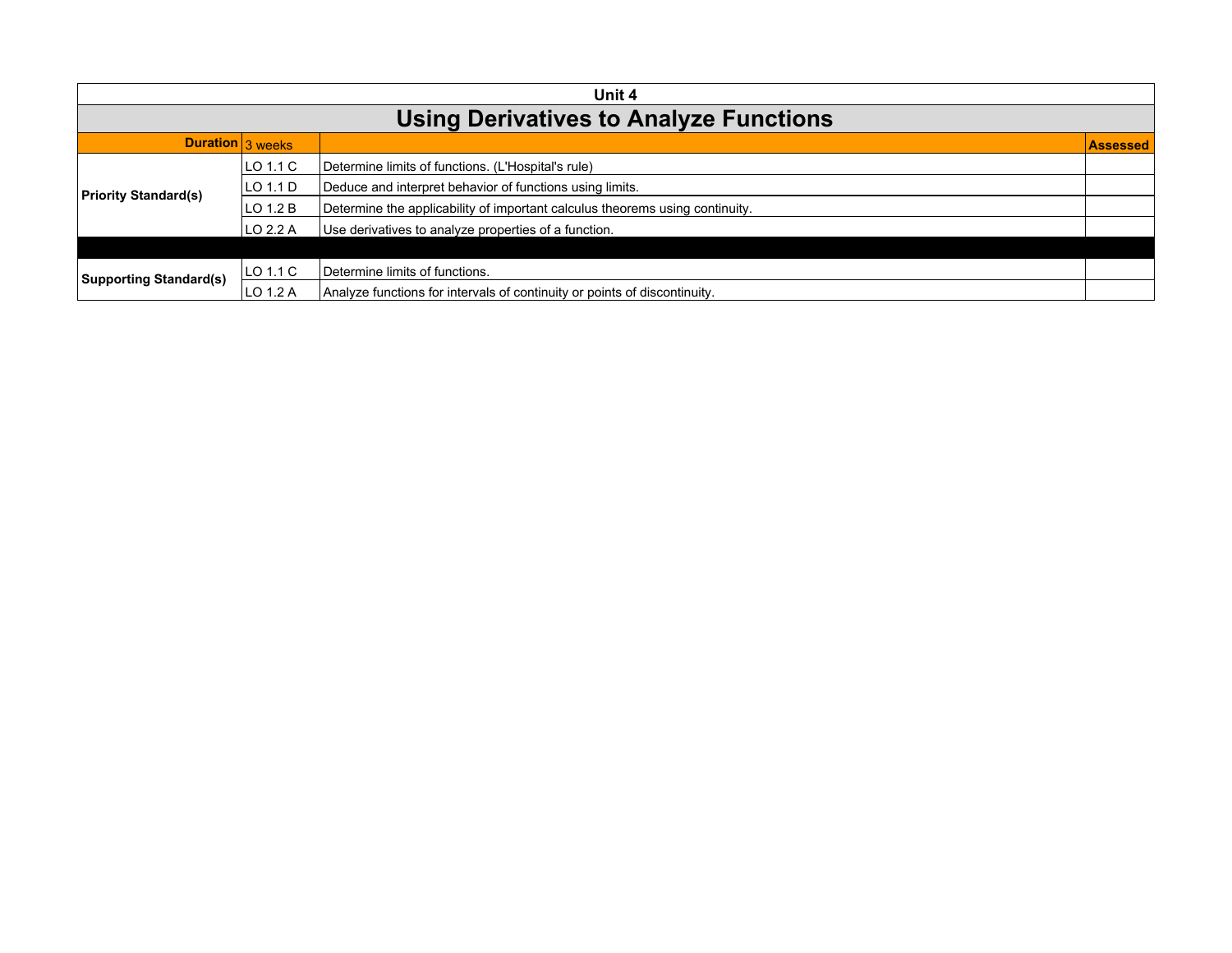| Unit 5                             |                    |                                                                              |                 |  |
|------------------------------------|--------------------|------------------------------------------------------------------------------|-----------------|--|
| <b>Applications of Derivatives</b> |                    |                                                                              |                 |  |
|                                    | Duration 2.5 weeks |                                                                              | <b>Assessed</b> |  |
| <b>Priority Standard(s)</b>        | LO 2.3 D           | Solve problems involving rates of change in applied contexts.                |                 |  |
|                                    | LO 2.3 C           | Solve problems involving related rates, optimization and rectilinear motion. |                 |  |
|                                    | LO 2.3 A           | Interpret the meaning of a derivative within a problem.                      |                 |  |
|                                    |                    |                                                                              |                 |  |
| <b>Supporting Standard(s)</b>      | LO $2.1C$          | l Calculate derivatives.                                                     |                 |  |
|                                    | EK 2.1 C5          | Use the chain rule as the basis for implicit differentiation.                |                 |  |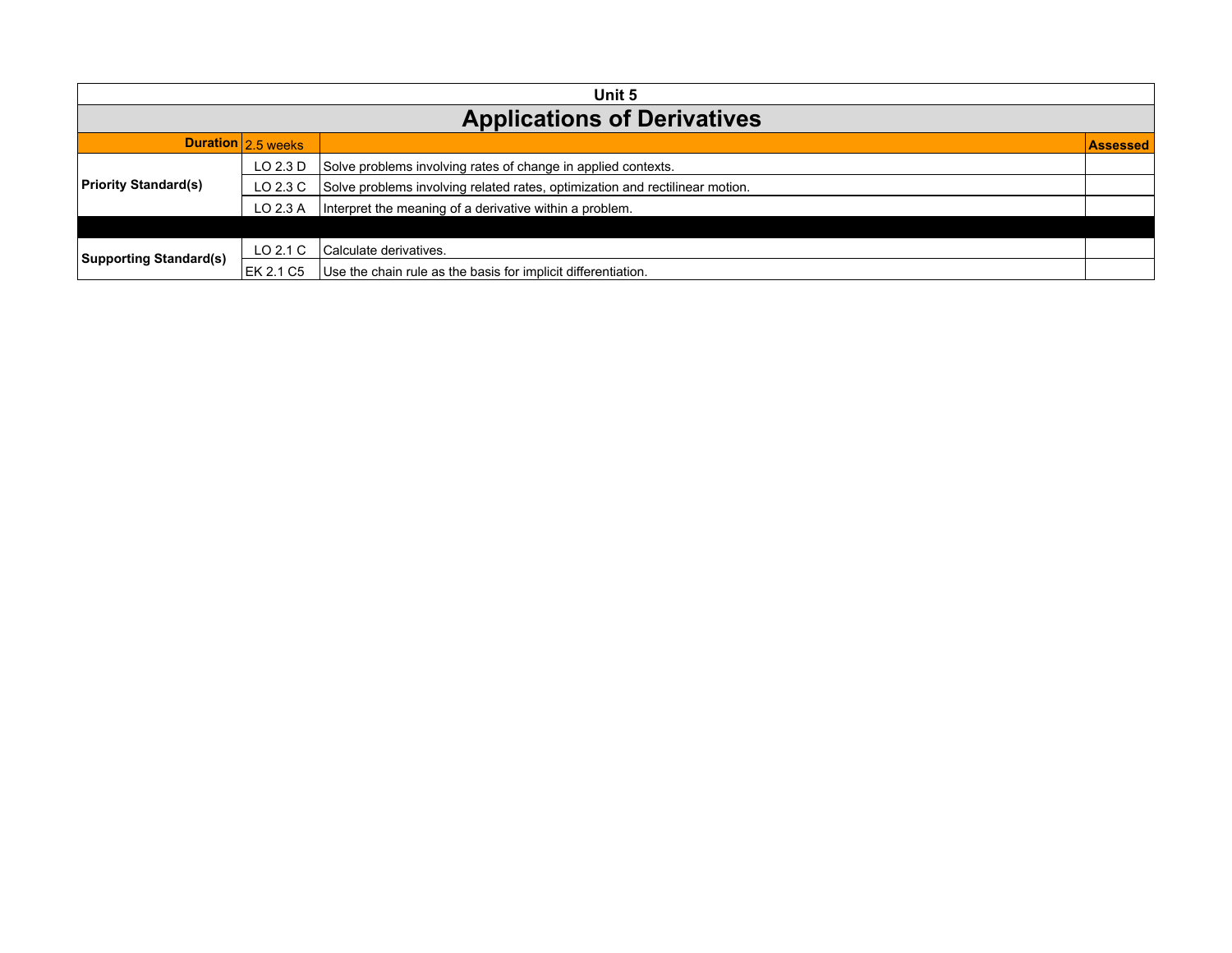| Unit 6                                |              |                                                                                          |                 |  |
|---------------------------------------|--------------|------------------------------------------------------------------------------------------|-----------------|--|
| <b>Accumulations and Riemann Sums</b> |              |                                                                                          |                 |  |
| Duration 4 weeks                      |              |                                                                                          | <b>Assessed</b> |  |
| <b>Priority Standard(s)</b>           | $LO$ 3.2 $B$ | Appoximate a definite integral                                                           |                 |  |
|                                       |              | LO 3.2 A (b) Express the limit of a Reimann sum in integral notation.                    |                 |  |
|                                       |              | LO 3.2 A (a) Interpret the definite integral as the limit of a Reimann Sum               |                 |  |
|                                       |              | LO 3.2 C Calculate a definite integral using areas and properties of definite integrals. |                 |  |
|                                       |              |                                                                                          |                 |  |
| <b>Supporting Standard(s)</b>         |              | LO 1.1 A (a) Express limits symbolically using correct notation.                         |                 |  |
|                                       |              | LO 1.1 A (b) Interpret limits expressed symbolically.                                    |                 |  |
|                                       |              | Calculate the area formulas for rectangles and trapezoids.                               |                 |  |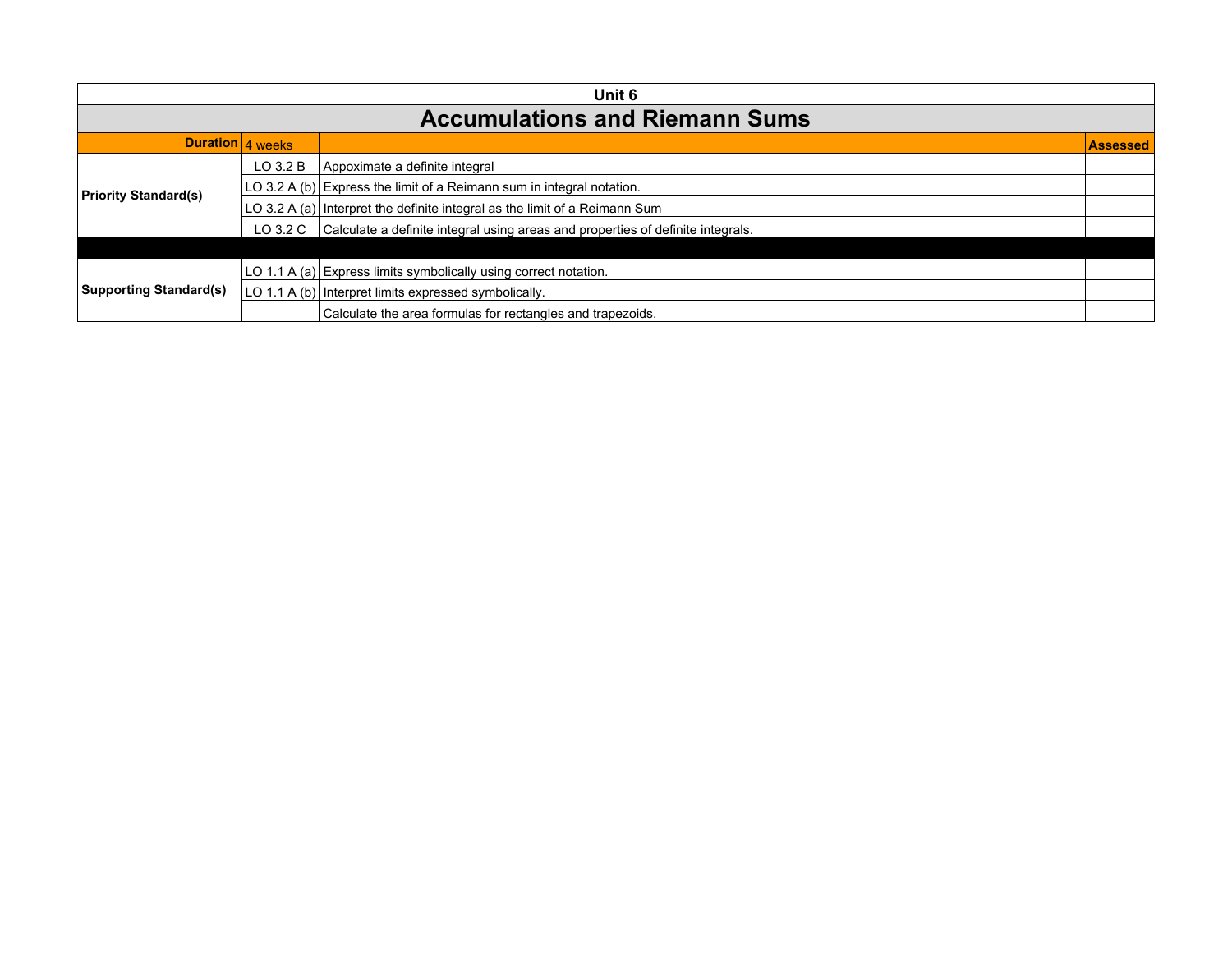| Unit 7                        |                                                                |                                                                                 |  |  |  |
|-------------------------------|----------------------------------------------------------------|---------------------------------------------------------------------------------|--|--|--|
|                               | <b>Antiderivatives and the Fundamental Theorem of Calculus</b> |                                                                                 |  |  |  |
|                               | Duration 4-5 weeks                                             |                                                                                 |  |  |  |
|                               | LO 3.1 A                                                       | Recognize antiderivatives of basic functions.                                   |  |  |  |
|                               |                                                                | LO 3.3 B (a) Calculate antiderivatives.                                         |  |  |  |
|                               |                                                                | LO 3.3 B (b) Evaluate definite integrals.                                       |  |  |  |
| <b>Priority Standard(s)</b>   | LO 3.3 A                                                       | Analyze functions defined by an integral.                                       |  |  |  |
|                               | LO 3.5 A                                                       | Interpret the meaning of a definite integral within a problem.                  |  |  |  |
|                               | $LO$ 3.4 $B$                                                   | Apply definite integrals to problems invovling the average value of a function. |  |  |  |
|                               | $LO$ 3.5 B                                                     | Interpret, create and solve differential equations from problems in context.    |  |  |  |
|                               |                                                                |                                                                                 |  |  |  |
|                               | LO 2.2 A                                                       | Use derivatives to analyze properties of a function.                            |  |  |  |
| <b>Supporting Standard(s)</b> | LO 2.3 E                                                       | Verify solutions to differential equations.                                     |  |  |  |
|                               | LO 2.3 F                                                       | Estimate solutions to differential equations.                                   |  |  |  |
|                               | LO 3.2 C                                                       | Approximate a definite integral.                                                |  |  |  |